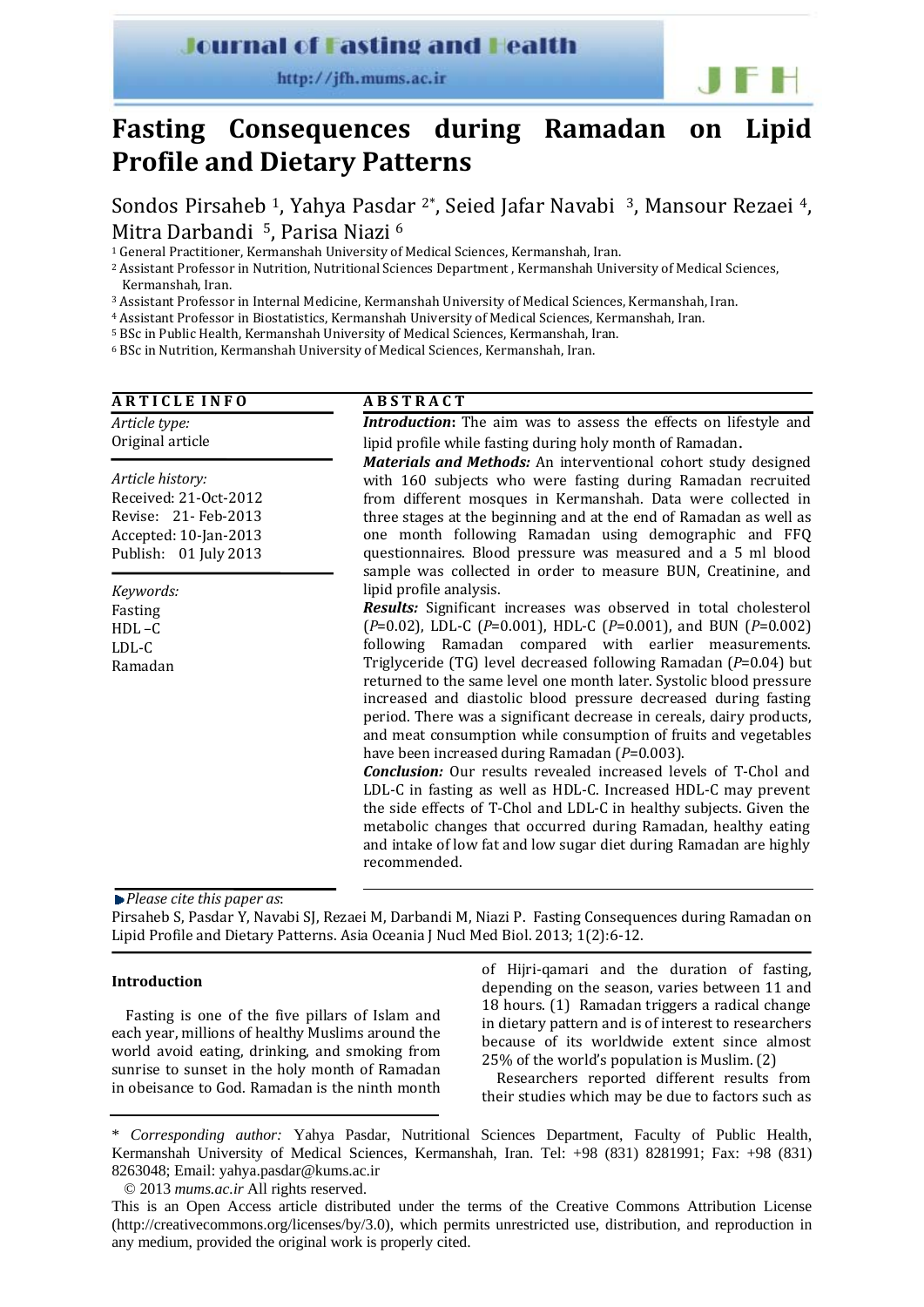j

different fasting duration (season‐dependent) and different diets and physical activities during the holy month of Ramadan. (3, 4)

Studies show that limiting calori intake can have some health benefits for instance decreasing the risk of cancers, heart diseases, diabetes, insulin‐resistance, immune system disorders, slowing of the aging process, and possibly increasing life-expectancy. (5) However, there are some negative aspects such as disruption of the body heat balance, excessive thirst, and lack of necessary nutrients for the body. (6, 7) Some studies have shown that despite the limitation in food and drink consumption from sunrise to sunset, if enough nutrients are taken during sunrise and sunset meals, the nutritional balance of the body would be preserved. (8) Other researches show that the level of serum cholesterol, thyroxin, and uric acid are significantly increased during fasting. (4, 9) Ziai *et al* reported that fasting causes decreased level of HDL and glucose and increased level of LDL. (10) Saleh Mensi showed that during the Ramadan, there are significant decreases in LDL and significant increases in HDL levels. (11) Janghorbani reported that TG, total cholesterol, LDL, and HDL are significantly decreased in the middle of Ramadan. (12)

There are differing reports on the effects of fasting on the serum urea and creatinine. In some reports, there is an increase in the level of serum urea and creatinine (10 and 13‐14) however in some others; no difference has been observed. (15) During Ramadan, because of the alteration in frequency and meals' schedule, some changes in the dietary pattern of Muslims had been observed. In a study by Amena Sadiya, the consumption of fruits, vegetables, and meat diminished nonetheless the consumption of fat and sugar had been increased subsequently. (16) Since numerous Muslims fast during the month of Ramadan, a restored understanding of the effects of fasting on the body may result in a potential modification of the diet during fasting and have it be a confirmation of the benefits of fasting for healthy individuals and its probable disadvantages for unhealthy subjects. (1) On the other hand, there are only a few studies on the changes in the dietary patterns during the month of Ramadan in Iran and the focus of this research was to study the effects of a month fasting during the warmest month of the year on lipid profile, renal function, and dietary patterns.

## **Materials and Methods**

In an interventional cohort study, samples were collected during the month of Ramadan, 2011, from individuals who were fasting in Kermanshah City, located in western part of Iran. Inclusion criteria were male gender, middle‐aged, and negative past medical history.

 One hundred and sixty subjects recruited from four different mosques in Kermanshah, Iran. Subjects were volunteers and had been matched according age and socioeconomic status. Ethical approval was obtained from Kermanshah University of Medical Sciences (KUMS) research ethics committee. The study was conducted in three different phases. In the first phase, data had been collected 1‐7 days prior to Ramadan; the second phase was conducted 1-4 days prior to the end of Ramadan and the last phase was done one month following the end of this month (Eid al‐Fitr).

Data were collected using demographic questionnaires and FFQ (for studying the food intake during last year) which were completed by participants in interviews. Subsequently, systolic and diastolic blood pressures (BP) were measured using digital arm sphygmomanometer in all three phases. Hypertension was defined according to the WHO guideline as systolic BP≥140 mmHg, diastolic BP≥90 mmHg, or taking antihypertensive medications (17) and excluded from the study.

Usual dietary intake assessment was done using food frequency questionnaires (FFQs) in all three phases. FFQs were completed quickly which the participants replicated for each food item. Validity and reliability of the questionnaires were already examined in earlier studies. (18‐22) Questionnaire comprised of 50 food items and standard portions for each. Despite the fact that yearly intake of the foods was considered, according to the type of food, their intake frequency during a day, a week, and a month had been asked. The intake frequency for each food was transformed into standard portion size and further statistically analyzed. For identifying dietary patterns, foods were divided into five major collections. These groups were categorized bread and cereals, dairy products, meats and grains, fruits and vegetables, and miscellaneous. Conventional food intake was asked from the participants when filling the FFQ questionnaires.

Subsequently, 5 ml of fasting blood was collected for studying lipids from the participants at each stage of the study. The only difference was in the time of blood collection, i.e., in Ramadan, samples were taken before the sunset instead of the early morning for non‐Ramadan times. Samples were kept in special plastic tubes and were stored in boxes before dispatch to the lab. Following the sampling, participants were asked to be in contact with the project coordinator regarding the timing of the next phase of the study. Completing these procedures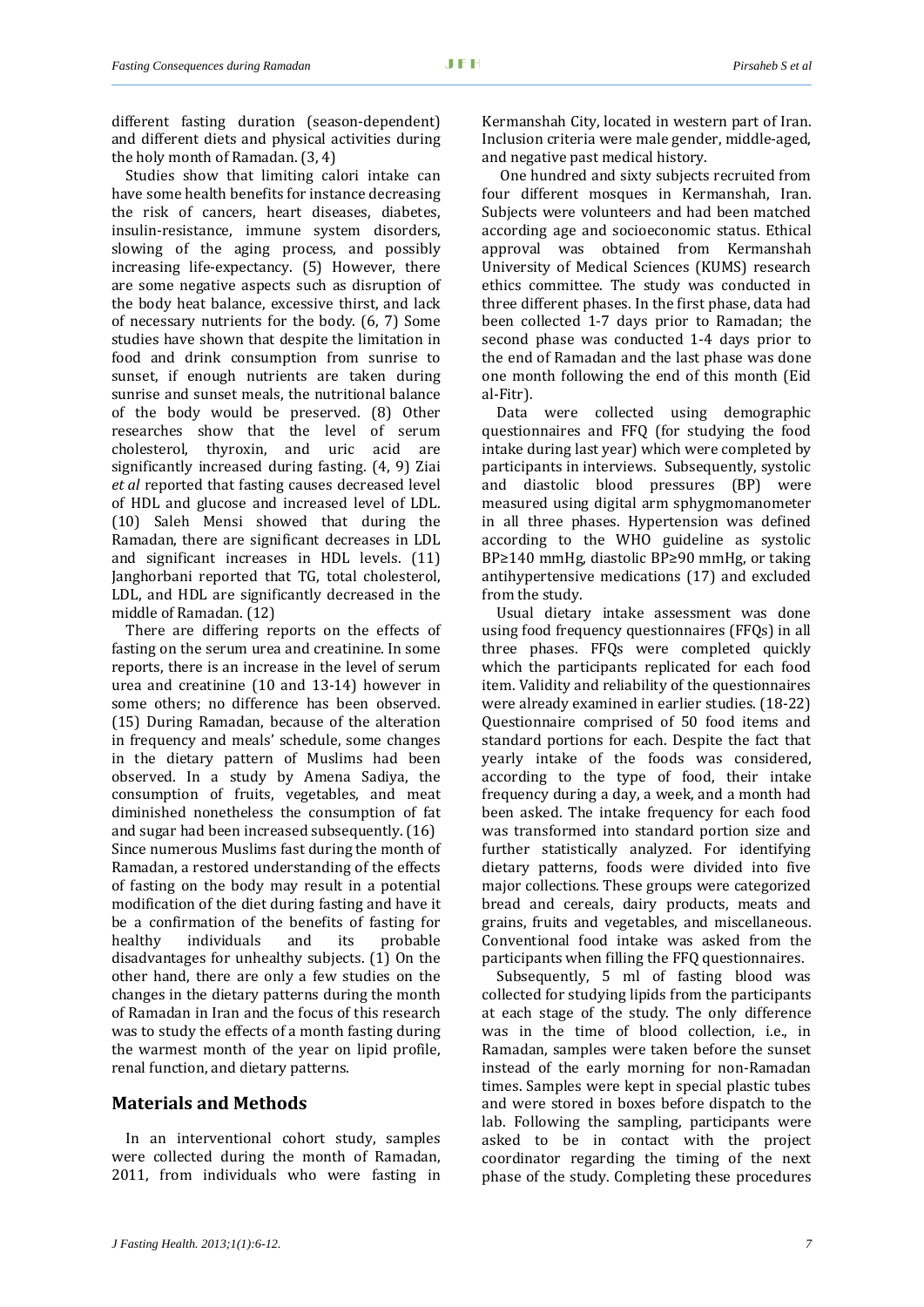took 3-4 hours every day. In the lab, clots were removed and samples were centrifuged. Their serum was separated and divided into two different samples. Then, they were coded according to the participant and kept in the freezer in -40 °C. Other data and questionnaires were also coded accordingly.

In the lab, blood samples were analysed for measuring lipid profiles using Technicon RA‐XT, Ireland and standard kits from Pars Company, Iran by photometric method.

At the end of each stage, all data were controlled, coded and then entered into SPSS version 16. Finally, according to the purpose of the study, participants' anthropometry data, lipid profile, etc., were expressed as mean±SD and comparisons were made using the Friedman test for qualitative variables in the three stages and t‐ test for two stages. In our study *P*<0.05 was considered as statistically significant.

## **Results**

All participants were males with mean age of 39.35±10.7 (minimum age of 21 and maximum of 63 years old). There were initially 160 participants included into the study however data for 152 of them who underwent all stages of the study were analyzed. In this research, all participants were studied in three stages (one week prior to Ramadan, the last four days of

| Table 1. Blood Pressure (mmHg) Changes during the Study. |               |                   |                |                |       |  |
|----------------------------------------------------------|---------------|-------------------|----------------|----------------|-------|--|
| <b>Variables</b>                                         | <b>Phases</b> | <b>Mean</b> ±SD   | <b>Minimum</b> | <b>Maximum</b> | P     |  |
|                                                          |               | $126.96 \pm 14.6$ | 100            | 188            |       |  |
|                                                          | $_{\rm II}$   | $123.93 \pm 15.2$ | 88             | 200            |       |  |
| <b>Systolic BP</b>                                       | III           | $127.54 \pm 13.9$ | 98             | 181            | 0.01  |  |
|                                                          |               | $81.18 \pm 10.1$  | 60             | 114            |       |  |
|                                                          | II            | $81.33 \pm 10.8$  | 54             | 124            |       |  |
| <b>Diastolic BP</b>                                      | III           | $83.01 \pm 10.7$  | 60             | 133            | 0.02  |  |
|                                                          |               | $75.20 \pm 10.9$  | 54             | 118            |       |  |
|                                                          | $_{\rm II}$   | 75.76±11.6        | 49             | 114            |       |  |
| <b>Pulse Rate</b>                                        | III           | $72.01 \pm 10.1$  | 49             | 102            | 0.001 |  |

| Table 2. Blood Lipid Profile Changes of the Subjects during the Study (mg/dl). |               |                   |                |                |                  |  |
|--------------------------------------------------------------------------------|---------------|-------------------|----------------|----------------|------------------|--|
| <b>Variables</b>                                                               | <b>Phases</b> | <b>Mean±SD</b>    | <b>Minimum</b> | <b>Maximum</b> | $\boldsymbol{P}$ |  |
|                                                                                |               | $95.8 \pm 20.6$   | 45             | 151            |                  |  |
|                                                                                | $_{\rm II}$   | $99.40 \pm 21.3$  | 40             | 161            |                  |  |
| <b>LDL</b>                                                                     | III           | $96.95 \pm 22.8$  | 43             | 173            | 0.019            |  |
|                                                                                |               | $44.70 \pm 7.9$   | 21             | 69             |                  |  |
|                                                                                | $\mathbf{I}$  | $45.59 + 9$       | 22             | 73             |                  |  |
| <b>HDL</b>                                                                     | III           | $46.25 \pm 9.3$   | 25             | 69             | 0.114            |  |
|                                                                                |               | 151.44±85.2       | 32             | 518            |                  |  |
|                                                                                | $_{\rm II}$   | $140.44 \pm 75.2$ | 46             | 486            |                  |  |
| TG                                                                             | III           | $161.25 \pm 87.6$ | 43             | 473            | 0.001            |  |
|                                                                                |               | 185.46±46.8       | 67             | 297            |                  |  |
| <b>T-Chol</b>                                                                  | II            | 193.62±40.3       | 79             | 284            | 0.216            |  |
|                                                                                | III           | $190.72 \pm 41.3$ | 60             | 302            |                  |  |

| <b>Table 3.</b> Urea and Creatinine Changes of the Subjects during the Study (mg/dl). |               |                 |                |                |       |  |
|---------------------------------------------------------------------------------------|---------------|-----------------|----------------|----------------|-------|--|
| <b>Variables</b>                                                                      | <b>Phases</b> | <b>Mean</b> ±SD | <b>Minimum</b> | <b>Maximum</b> |       |  |
|                                                                                       |               | $1.332 \pm 0.3$ | 0.6            | 2.8            |       |  |
|                                                                                       | п             | $1.286 \pm 0.2$ | 0.7            | 2.0            |       |  |
| <b>Serum Creatinine</b>                                                               | III           | $1.183 \pm 0.2$ | 0.6            | 2.2            | 0.001 |  |
|                                                                                       |               | $33.05 \pm 7.7$ | 16             | 60             |       |  |
|                                                                                       | $_{II}$       | $31.79 \pm 9.1$ | 16             | 80             |       |  |
| Serum Urea                                                                            | III           | $30.95 + 7.4$   | 11             | 56             | 0.002 |  |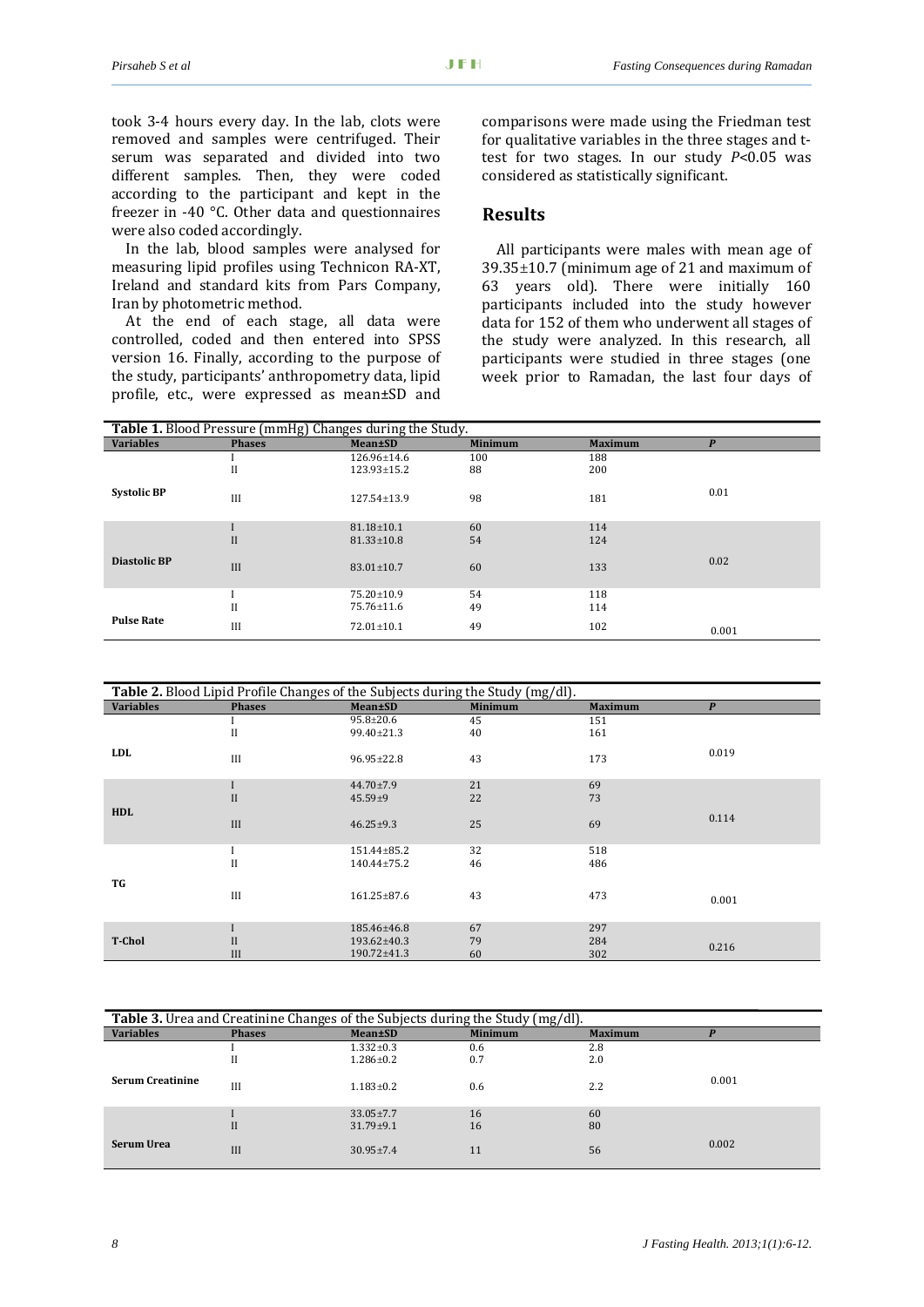j

| <b>Food Groups</b>           | <b>Phase</b> | <b>Mean</b> ±SD | P            |  |
|------------------------------|--------------|-----------------|--------------|--|
|                              | I            | $5.77 \pm 1.4$  |              |  |
| <b>Breads and Cereals</b>    | Н            | $4.23 \pm 1.3$  | ${}_{0.001}$ |  |
| <b>Dairy Products</b>        | I            | $3.01 \pm 1.6$  | < 0.001      |  |
|                              | $\mathbf{I}$ | $1.75 \pm 1.1$  |              |  |
| <b>Fat and Oils</b>          | I            | $2.12 \pm 0.9$  | ${}_{0.001}$ |  |
|                              | Н            | $1.91 \pm 0.9$  |              |  |
|                              | I            | $3.25 \pm 1.6$  |              |  |
| <b>Meats</b>                 | $\mathbf{H}$ | $2.28 \pm 1.2$  | ${}_{0.001}$ |  |
|                              | I            | $1.43 \pm 1.0$  |              |  |
| <b>Stews</b>                 | Н            | $1.55 \pm 1.1$  | ${}_{0.001}$ |  |
|                              | Ī            | $5.74 \pm 3.6$  |              |  |
| <b>Fruits and vegetables</b> | $\mathbf{H}$ | $8.62 \pm 3.8$  | ${}_{0.001}$ |  |
| Miscellaneous                |              | $2.68 \pm 1.4$  |              |  |
|                              | Н            | $2.57 + 1.7$    | ${}_{0.001}$ |  |

**Table 4.** Changes in the Consumption of Food Groups before and Following the Month of Ramadan (Unit/day).

Ramadan) for body composition and variables for lipid profiles, urea, and creatinine. Systolic BP (*P*=0.01) and diastolic BP (*P*=0.02) showed significant differences. (Table 1)

Findings revealed that blood lipid profile increased significantly during fasting, LDL‐C and total cholesterol decreased following one month of Ramadan, however did not reach the initial level. (Table 2) The difference between the levels of HDL‐C was considerably different between the three stages of the study but it was not really significant. During Ramadan, TG showed a significant decrease nevertheless one month following Ramadan, increased considerably which was even higher than the initial level. (*P*=0.001)

Serum urea and creatinine showed a significant decrease during Ramadan although increased one month following the end of the month but did not reach the initial level. (Table 3)

Bread and cereal intake decreased during



**Figure 1.** The Correlation between Systolic and Diastolic Blood Pressure and Weight in the Third Phase of the Study.

Ramadan then again increased one month following the Ramadan (*P*<0.001). The same flow ensued for dairy products. Consumption of all food groups were decreased during Ramadan and one month following the end of this month, increased significantly. (Table 4)

As revealed in Table 4, consumption of all food groups decreased significantly during Ramadan compared with the period prior to this month.This decrease was more prominent in dairy products. However, consumption of fruit and vegetable, in contrast to other groups, increased significantly. Zulbia Bamieh (a traditional Iranian high sugar and fat sweet which consumed during the Ramadan) increased significantly during Ramadan. Haleem (a thick beefy stew tradition food) and different sorts of Ashs (similar to soup but denser) increased significantly during Ramadan.

| Author        | <b>Study</b><br><b>Phases</b> | <b>Saleh Mansi</b><br>KM(11) | Janghorbani M(12) | Yar Ahmadi S (31) | Zareh M $(32)$ | Navaei L (14)            |
|---------------|-------------------------------|------------------------------|-------------------|-------------------|----------------|--------------------------|
|               |                               | $112+32$                     | 76±20             | $135 \pm 32$      | 106±42         | $\overline{\phantom{a}}$ |
| <b>LDL</b>    | H                             | $98 + 25$                    | $68 + 40$         | $145 \pm 35$      |                | $\overline{\phantom{a}}$ |
| (mg/dl)       | III                           | $104 \pm 23$                 | $106 \pm 30$      | $173 + 42$        | $92+36$        | $\overline{\phantom{a}}$ |
|               | I                             | 36±6                         | $41\pm 6$         | 39±16             | $47 + 11$      | ٠                        |
| <b>HDL</b>    | $_{II}$                       | $49 \pm 12$                  | $41\pm9$          | $48 + 8$          | ۰.             | $\overline{\phantom{a}}$ |
| (mg/dl)       | III                           | $44 + 10$                    | $40\pm7$          | $45\pm10$         | $46 + 11$      | ٠                        |
|               |                               | 148±54                       | 136±94            | 214±122           | $104 \pm 51$   | 340±23                   |
| TG            | $_{\rm II}$                   | 139±52                       | $131 \pm 63$      | $170+90$          |                | $243 \pm 13$             |
| (mg/dl)       | III                           | $154 + 56$                   | $122 + 55$        | $180 + 87$        | $114 \pm 68$   | $313+91$                 |
|               |                               | $164 \pm 28$                 | $147+32$          | 216±40            | $175 + 49$     | $258 + 56$               |
| <b>T-Chol</b> | $\mathbf{I}$                  | 159±19                       | $136 \pm 42$      | $225 \pm 40$      |                | $222 \pm 43$             |
| (mg/dl)       | III                           | $176 \pm 26$                 | $171 \pm 36$      | $238 + 42$        | $160 + 41$     | 229±44                   |

**Table 5.** Blood lipid profile changes during and after the Ramadan in Previous Study.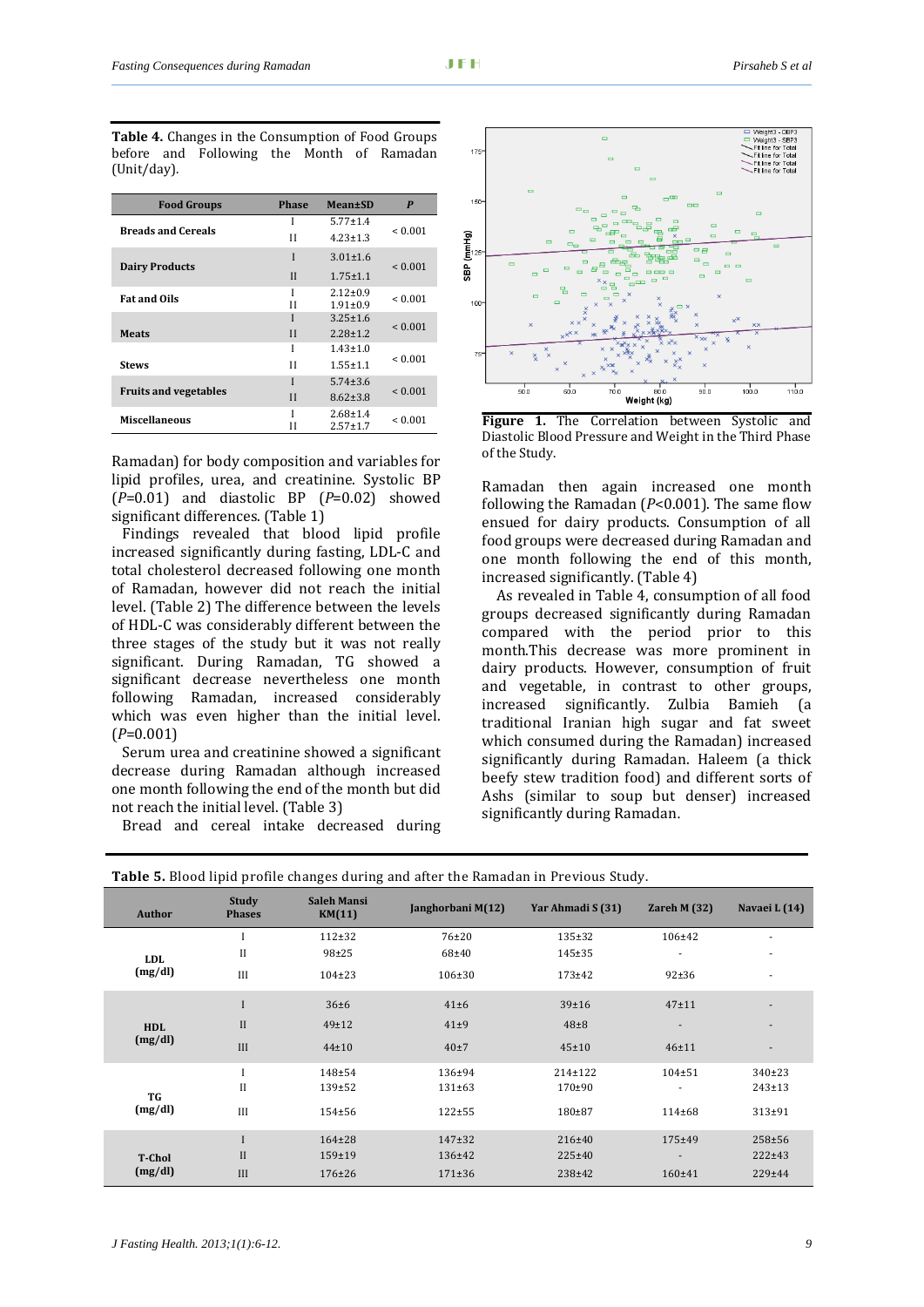# **Discussion**

This study was performed in three stages to investigate the effects of fasting on blood lipid profile, body composition, and dietary pattern. The results showed that in Ramadan, fasting levels of LDL, HDL, and total cholesterol were increased compared with the months prior to Ramadan. A significant increase was noticed for LDL which decreased following this holy month but HDL level increased following Ramadan.TG changes was considerable during the stages of the study. During Ramadan, TG decreased meaningfully and one month following it increased significantly. This increase of the final level was much higher than its initial value. In a study by Asgary in Isfahan, Iran the level for cholesterol and TG decreased significantly in fasting people following Ramadan. (23) Adlouni showed that during Ramadan, there is a significant decrease in the levels of total cholesterol and TG. The value of HDL cholesterol increased and stayed high following one month after Ramadan. LDL and total cholesterol, on the other hand, showed a decrease. In a study by Hallak, TG and HDL significantly decreased, LDL level increased and total cholesterol showed no changes. (24,25) In Bojnord City which is located in the Eastern Iran, Babai showed that the levels of cholesterol, TG, LDL cholesterol, and HDL cholesterol in day 28 of Ramadan decreased compared with the first day of this month. (26) Differences in blood lipid profiles in Ramadan can be attributed to the different diets of Muslems during this holy month. In a study by Navai, blood cholesterol and TG increased significantly during Ramadan compared with the period before, however, both of them decreased following this holy month. (14) There have been reports about the changes in the levels of TG and cholesterol in healthy subjects during Ramadan. (23 and 27‐30) Other researchers have been reported either increased or decresead level of TG and cholesterol after one month of fasting (Table 5) (11,12, 14, 16, 31, 32) In the current study, the levels of urea and serum creatinine decreased significantly at the end of Ramadan and subsequently, this decrease continued. In a study by Ziai (10) in Iran and Sadiya in US (16), researchers showed an increase in the levels of urea and creatinine in fasting men. Schemahl reported significant increases in the levels of urea and creatinine in workers with hard physical labor during the month of Ramadan. The study concluded that severe dehydration due to lack of water contributed to these changes. (13) Navai et al found no significant difference between the level of blood urea before and during Ramadan but reported a significant decrease following this holy month compared with the level of urea during this holy month. (14)



**Figure 2.** LDL and HDL Changes during the Study. \**P*<0.05

There are different reports on the effects of fasting on systolic and diastolic BP. Some of the studies reported that both of them decreased (12, 33, and 34) and some of them reported no changes. (35, 36) In the current study, authors observed that in the third phase of the study, diastolic blood pressure was less than that of the second phase and in this phase it was less than that of the first phase. Overall, the level of systolic BP showed no significant difference before and succeeding to Ramadan. However, diastolic BP increased in the second phase and decreased significantly in the third phase of the study. In 2010, Trepanowski in US showed that diastolic and systolic BP decreased significantly in fasting people during Ramadan. (37) Kassab found no difference in the level of BP during Ramadan in Tunisia. (38) In a study conducted by Navai, a decrease in systolic BP at the end of Ramadan and an increase following two months following this holy month was reported. Diastolic BP decreased which remained consistent in the third phase of their study. (14) The decrease in the BP may be due to weight loss. There are numerous reports about the strong correlation between BMI and diastolic and systolic BP (33, 39, and 40), Reisin *et al* also showed the correlation between weight reduction and decrease in the level of BP. (41) During Ramadan, because of changes in the number and timing of meals, body metabolism can be adversely affected. In the current study, fruit and vegetable consumption increased during Ramadan which is inconsistent with the research conducted by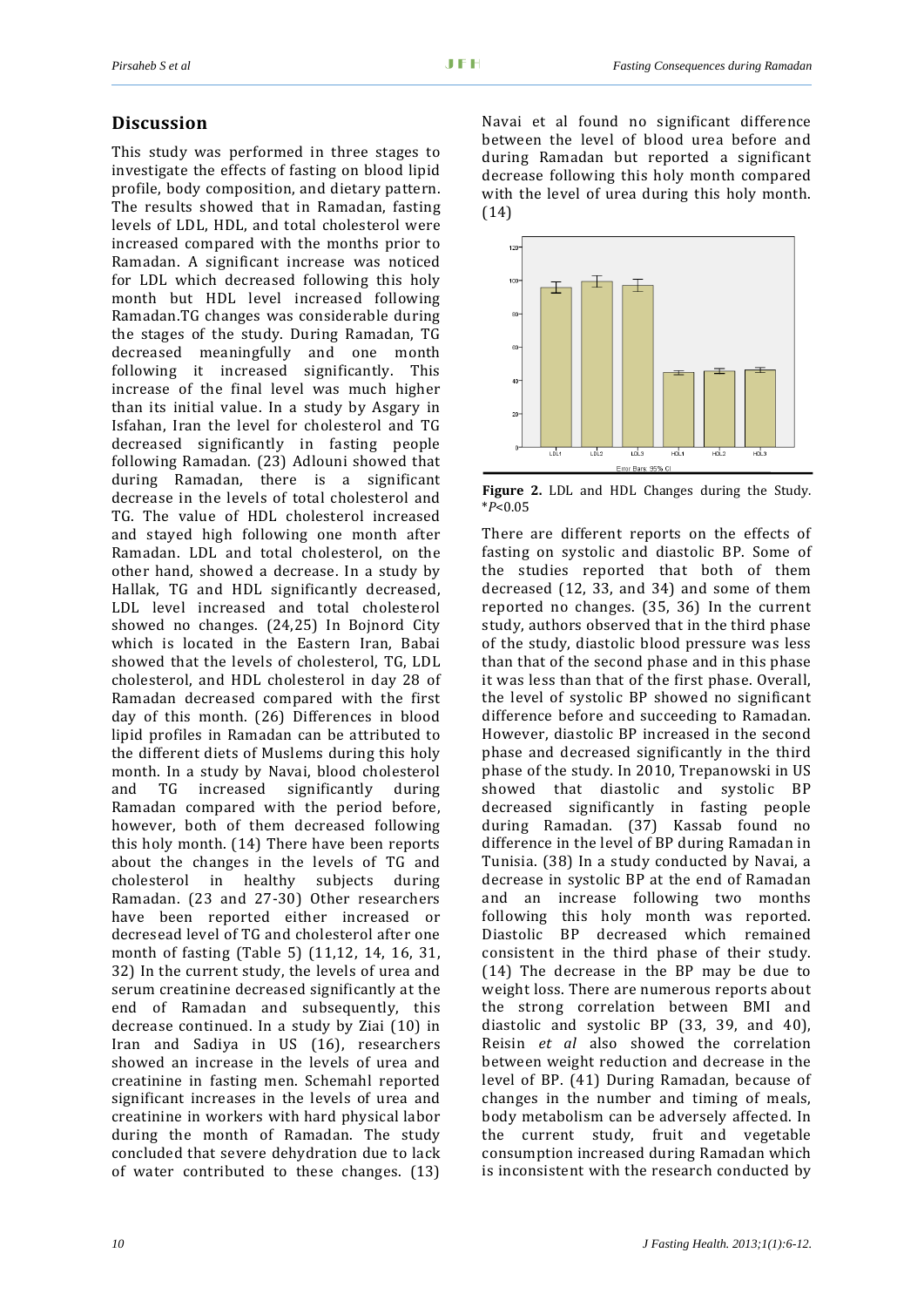j

Sadiya in US. This difference can be explained by different dietary patterns in these two cultures. In the current study, fat intake decreased during Ramadan which was different from what was reported in former studies in Kuwait and US (16, 42, and 43).

#### **Conclusion**

In the current study, an increase in the levels of total and LDL cholesterol was reported however with simultaneous increase in the level of HDL‐C as a deterrent factor, no serious adverse effects

can be expected from fasting in healthy people. Because of metabolic changes during fasting, abstinence from fatty, sweet foods and following a sound diet seems necessary for maintain the subjects healthy during this holy month.

Due to the significant decrease in the consumption of cereals, dairy products, and meats during Ramadan and the increase in the intake of sweets, intensifying knowledge and awareness of fasting and its effects should be made to the general population, perhaps through mass media.

#### **Acknowledgement**

The current study was sponsored by the Vice Chancellery of Research & Technology Affairs at Kermanshah University of Medical Sciences, Kermanshah – Iran (Grant no. 90193). The authors are deeply grateful to all participants for their time and blood sample donation.

#### **References**

- 1. Nomani MZA, Hallak MH, Nomani S, Siddiqui IP. Changes in blood urea and glucose and their association with energy. Contaning nutrients in men on hypocaloric diet during Ramadan. Am J Clin NUTT 1989;49:1141‐5.
- 2. An analysis of the world muslim population by country / region(article online). 2005. Ref Type: Internet Communication.
- 3. Cheah SH, Ch'ng SL, Husain R, Duncan MT. Effects of fasting during Ramadan on urinary excretion in Malaysian Muslims. Br J Nutr 1990;63:329‐37.
- 4. Leiper JB, Molla AM, Molla AM. Effects on health of fluid restriction during fasting in Ramadan. Eur J Clin Nutr 2003;57(2):30‐8.
- 5. http://www. worldhealth.net/news/every‐. other\_day\_fasting\_may\_reduce\_cance 2012.
- 6. khadija‐devi. Adverse Effects of Islamic Fasting CHOWK. /74462/51533. Retrieved. http://www chowk com/ilogs 2009;74462(51533).
- 7. Ramadan. Health effects of fasting. http://www.thelancet.com/journals/lancet/a

rticle/PIIS0140‐6736%2809%2961506‐ 3/fulltext 2009;374(9690):588.

- 8. Ramadan J, Telahoun G, Al‐Zaid NS, Barac‐ Nieto M. Responses to,exercise, fluid and energy balances during Ramadan in sedentary and active males. Nutrition 1999;15(735):39.
- 9. Fedail SS, Murphy D, Salih SY, Bolton CH, Harvey RF Changes in certain blood constituents during Ramadan. Am J Clin Nutr. 1982 Aug;36(2):350‐3.
- 10. Ziai V, Yousefi R, Ahmadinejad Z, Sheikh H, Rezaei M, Behjati MJ. The effect of ramadan fasting on serum osmolarity, some electrolytes and hematological parameters. Shahid beheshti university of medical sciences & health services endocrine & metabolism research center 2007;9(1):47‐53.
- 11. Saleh Mansi KM. Study the Effects of Ramadan Fasting on the Serum Glucose andLipid Profile among Healthy Jordanian Students. American Journal of Applied Sciences, 2007;4(8):565‐9.
- 12. Janghorbani M. Effect of Islamic fasting on body weight, blood pressure, electrolytes, blood cell count and certain serum biochemical variables in males. J Kerman university of medical sci 1995;2(4):183‐92.
- 13. Schemahl FW, Metzler B. The health risk of occupational stress in Islamic industrial workers during the Ramadan fasting period. Pol J Occup Med Environ Health 1991;4:219-28.
- 14. Navaei L, Mehrabi Y, Azizi F. Changes in body weight, blood pressure, consumption pattern and biochemical parameters in diabetic patients during fasting in Ramadan. Iranian Journal of Endocrinology and Metabolism 2001;3(2):125‐32.
- 15. Sajid KM, Aktar M, Malia GO. Ramadan fasting and thyroid hormone profile. JPMA 1991;41(213):216.
- 16. Sadiya A, Ahmed S, Siddieg HH, Babas IJ, Carlsson M. Effect of Ramadan fasting on metabolic markers, body composition, and dietary intake in Emiratis of Ajman (UAE) with metabolic syndrome. Diabetes Metab Syndr Obes 2011;4:409‐16.
- 17. Arthur L, Francisco J, Smith K. The pathogenesis of obesity. Clin Endo and Met 1999;13(1):13‐30.
- 18. Wolf A, Colditz G. Current estimates of the economic cost of obesity in the United States. Obes Res 1998;6:97‐106.
- 19. Al‐Nuaim A. prevalence of diabetes mellitus, obesity and hypercholesterolemia in Saudi Arabia. In: Musaiger AO, ilady SS, editors. Diet‐